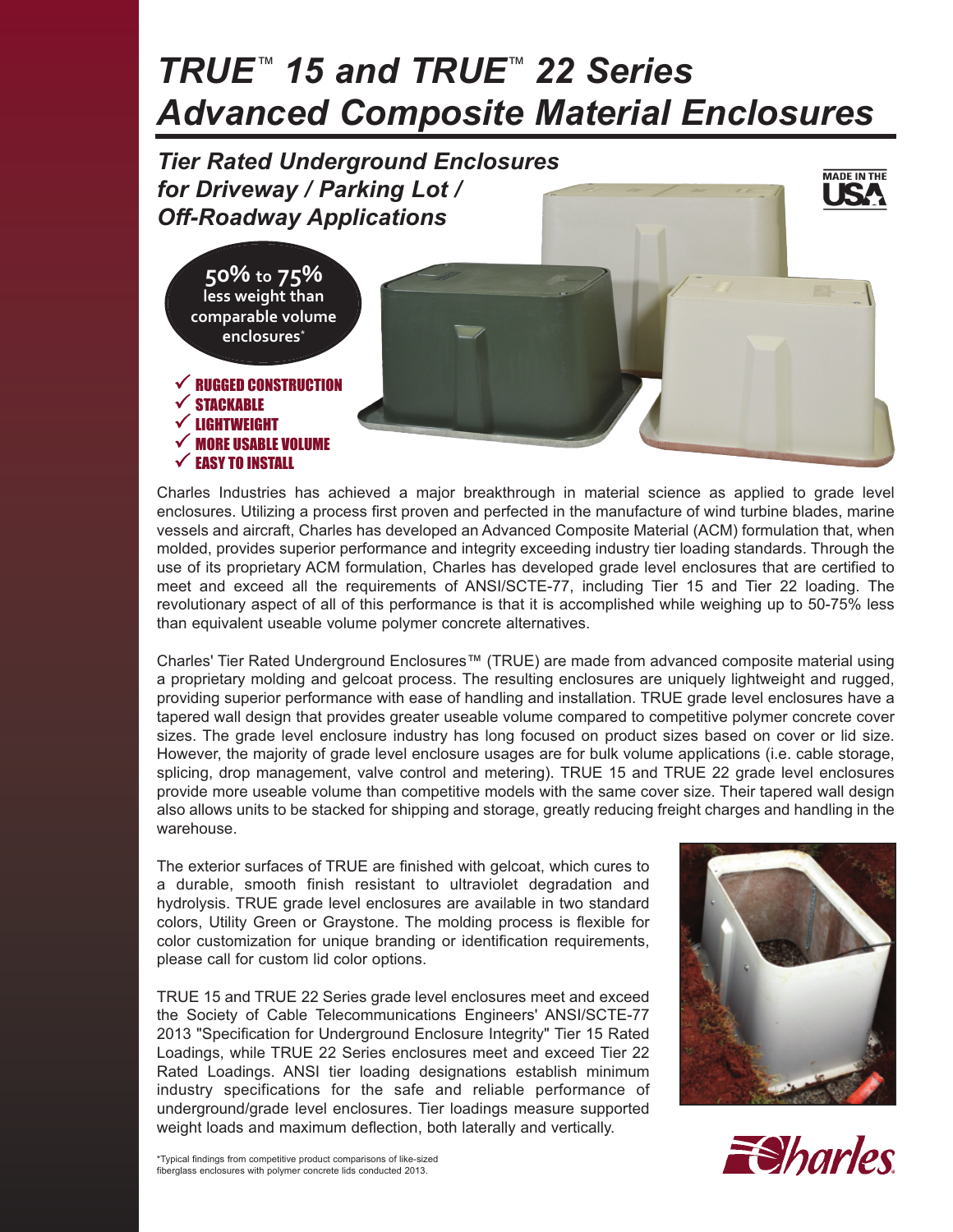#### *Features & Specifications*

- Designed to meet or exceed ANSI/SCTE-77 Tier 15 ratings (TRUE 15 Series) or Tier 22 ratings (TRUE 22 Series) for various traffic applications
- Structurally rugged, non-metallic advanced composite material construction produces enclosures that are durable, lightweight, easy to install, and resistant to chemicals and water
- Tapered wall sides create maximum usable interior space
- Interior walls can support splice case and other mounting brackets using epoxy adhesive kits
- Deep well bottom edges provide long-term stability in grade level placements
- Units are available in two standard molded-in colors: Utility (Munsell) Green and Graystone, with many other special-order colors available
- Stainless steel hardware, including hex-head or penta head bolts
- Integrated EMS detection available



| <b>Cover Size</b>  | Depth         |                     |               |               |  |
|--------------------|---------------|---------------------|---------------|---------------|--|
| 17"x30"            | 18"           | 24"                 | 30"           | 36"           |  |
| Volume             |               | $7.8 \text{ ft}^3$  |               |               |  |
| Cover Weight (T15) |               | 26 lbs              |               |               |  |
| Base Weight (T15)  |               | 52 lbs              | $\frac{4}{5}$ | $\frac{4}{2}$ |  |
| Total Weight (T15) | $\frac{4}{2}$ | $\overline{78}$ lbs |               |               |  |
| Cover Weight(T22)  |               | $\overline{26}$ lbs |               |               |  |
| Base Weight (T22)  |               | 58 lbs              |               |               |  |
| Total Weight (T22) |               | 84 lbs              |               |               |  |
| Pallet Qty         |               | 8/pallet            |               |               |  |
| Split Cover        | Not Available |                     |               |               |  |

| <b>Cover Size</b>  | Depth              |          |                                                              |     |  |  |  |
|--------------------|--------------------|----------|--------------------------------------------------------------|-----|--|--|--|
| 24"x36"            | 18"                | 24"      | 30"                                                          | 36" |  |  |  |
| Volume             | $9.0 \text{ ft}^3$ |          | 12 ft <sup>3</sup> 15.1 ft <sup>3</sup> 18.3 ft <sup>3</sup> |     |  |  |  |
| Cover Weight (T15) |                    |          | 50 lbs   50 lbs   50 lbs   50 lbs                            |     |  |  |  |
| Base Weight (T15)  |                    |          | 44 lbs 66 lbs 71 lbs 79 lbs                                  |     |  |  |  |
| Total Weight (T15) |                    |          | 94 lbs 116 lbs 121 lbs 129 lbs                               |     |  |  |  |
| Cover Weight (T22) |                    |          | 50 lbs 50 lbs 50 lbs 50 lbs                                  |     |  |  |  |
| Base Weight (T22)  |                    |          | 48 lbs 72 lbs 82 lbs 89 lbs                                  |     |  |  |  |
| Total Weight (T22) |                    |          | 98 lbs 122 lbs 132 lbs 149 lbs                               |     |  |  |  |
| Pallet Qty         |                    | 8/pallet | 6/pallet                                                     |     |  |  |  |
| Split Cover        | Available          |          |                                                              |     |  |  |  |



| <b>Cover Size</b>  | <b>Depth</b>  |                     |               |                      |  |
|--------------------|---------------|---------------------|---------------|----------------------|--|
| 30"x48"            | 18"           | 24"                 | 30"           | 36"                  |  |
| Volume             |               | $20.0 \text{ ft}^3$ |               | 30.2 ft <sup>3</sup> |  |
| Cover Weight (T15) |               | 82 lbs              |               | 82 lbs               |  |
| Base Weight (T15)  |               | 87 lbs              | $\frac{1}{2}$ | 120 lbs              |  |
| Total Weight (T15) | $\frac{4}{2}$ | $169$ lbs           |               | 202 lbs              |  |
| Cover Weight (T22) |               | $82$ lbs            |               | 82 lbs               |  |
| Base Weight (T22)  |               | 94 lbs              |               | 130 lbs              |  |
| Total Weight (T22) |               | 176 lbs             |               | 212 lbs              |  |
| Pallet Qty         |               | 8/pallet            |               | 6/pallet             |  |
| Split Cover        | Available     |                     |               |                      |  |

## *Applications*

- Fiber optic, copper and coaxial slack cable coiling and storage
- Access to sealed cases (splice cases, repeaters, load coils, SmartCoils™, etc.)
- Meter boxes / junction boxes
- Irrigation system and other waterway control valves
- Traffic and railway signal controls
- Ground rods

### *Cover Options*

| <b>Cover</b><br><b>Size</b> | 15 <sup>1</sup> | $22-$ |   | Cover Split Cover Cut-Out | Cut-Out | Tier Tier One-Piece Two-Piece 6" Sq. Ped 8" Sq. Ped 10" Sq. Ped 12" Sq. Ped<br><b>Cut-Out</b> | <b>Cut-Out</b> |
|-----------------------------|-----------------|-------|---|---------------------------|---------|-----------------------------------------------------------------------------------------------|----------------|
| 17"x30"                     | X               | X     | X |                           |         |                                                                                               |                |
| $24''$ x36"                 | x               | x     | x |                           |         |                                                                                               |                |
| 30''x48"                    | X               | X     | X |                           |         |                                                                                               |                |
| 30"x60"                     |                 | x     |   |                           |         |                                                                                               |                |

Please contact Charles Industries at (847) 806-6300 for availability of additional sizes and configurations. See back page for ordering information, accessories and full part numbers.



| <b>Cover Size</b>  | Depth            |               |     |                      |  |
|--------------------|------------------|---------------|-----|----------------------|--|
| 30"x60"            | 18"              | 24"           | 30" | 36"                  |  |
| Volume             |                  | $\frac{4}{2}$ | N/A | 41.4 ft <sup>3</sup> |  |
| Cover Weight (T15) |                  |               |     | 94 lbs<br>(47x2)     |  |
| Base Weight (T15)  |                  |               |     | 161 lbs              |  |
| Total Weight (T15) | $\leq$           |               |     | 255 lbs              |  |
| Cover Weight (T22) |                  |               |     | 100 lbs<br>(50x2)    |  |
| Base Weight (T22)  |                  |               |     | 161 lbs              |  |
| Total Weight (T22) |                  |               |     | 261 lbs              |  |
| Pallet Qty         | 6/pallet         |               |     |                      |  |
| Split Cover        | Split Cover Only |               |     |                      |  |

#### **Standard Colors**



Utility Green **Graystone**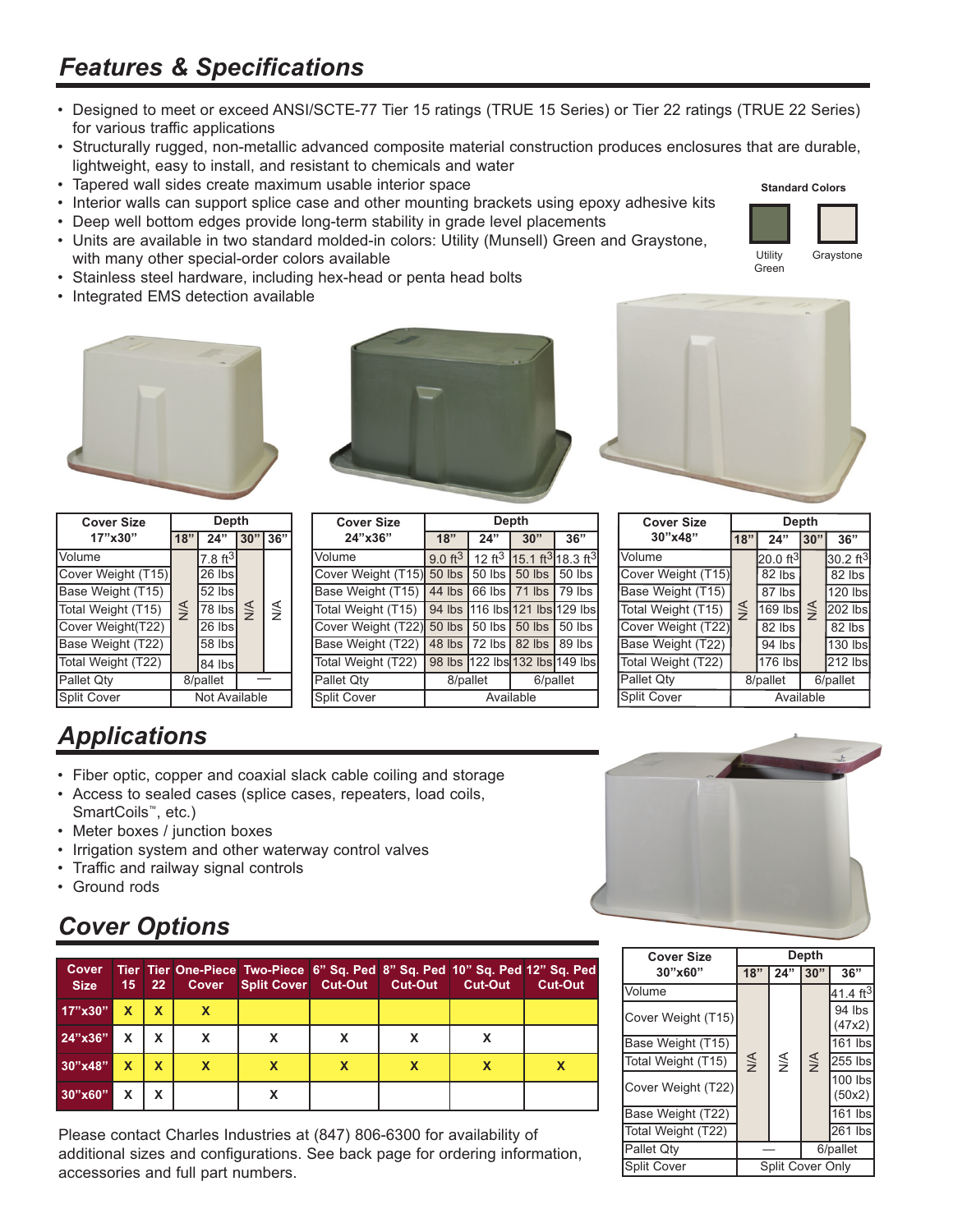#### *The TRUE Advantage!*

| • Strength and Durability      | TRUE 15 Series meets ANSI/SCTE-77 Tier 15 Rated Loadings specifications,<br>TRUE 22 Series meets ANSI/SCTE-77 Tier 22 Rated Loadings specifications                                                                  |
|--------------------------------|----------------------------------------------------------------------------------------------------------------------------------------------------------------------------------------------------------------------|
| • Significantly Lighter Weight | Ease of handling and placement, less risk of worker injury                                                                                                                                                           |
| • Stackability                 | Lowers transportation cost and reduces storage space in warehouse or garage                                                                                                                                          |
| • Mobility                     | Heavy machinery is not required to move units around at the warehouse<br>or the job-site                                                                                                                             |
| • Space                        | Comparable or more useable volume under a given industry standard cover size                                                                                                                                         |
| • Improved Ergonomics          | Covers can be removed with little physical effort, and useable volume is closer<br>to the surface for easier and safer access and retrieval of internal equipment;<br>meets 2010 ADA Standards for Accessible Design |

#### *Usable Volume Comparison (Charles Tier 15 Series vs. Competitors)*

| <b>Charles TRUE-15</b> |                      |                 |                              | <b>Competitive Polymer Concrete T-15*</b> |                                |                              |                 |                      |            |
|------------------------|----------------------|-----------------|------------------------------|-------------------------------------------|--------------------------------|------------------------------|-----------------|----------------------|------------|
| <b>Cover Size</b>      | <b>Depth</b><br>(in) | Weight<br>(lbs) | <b>Cover Weight</b><br>(lbs) | <b>Useable</b><br><b>Space</b>            | <b>Useable</b><br><b>Space</b> | <b>Cover Weight</b><br>(lbs) | Weight<br>(lbs) | <b>Depth</b><br>(in) | Cover Size |
| 17"x30"                | 24                   | 78              | 26                           | $7.8 \text{ ft}^3$                        | 5.4 $ft^3$                     | 83                           | 190             | 24                   | 17"x30"    |
| 24"x36"                | 18                   | 94              | 50                           | $9.7 \text{ ft}^3$                        | $6.4 \text{ ft}^3$             | 115                          | 270             | 18                   | 24"x36"    |
| 24"x36"                | 24                   | 116             | 50                           | 12.0 $ft^3$                               | $8.1 \text{ ft}^3$             | 115                          | 310             | 24                   | 24"x36"    |
| 24"x36"                | 30                   | 134             | 50                           | $15.4 \text{ ft}^3$                       | 11.2 $ft^3$                    | 115                          | 320             | 30                   | 24"x36"    |
| 24"x36"                | 36                   | 129             | 50                           | 18.6 $ft^3$                               | 14.4 $ft^3$                    | 115                          | 370             | 36                   | 24"x36"    |
| 30"x48"                | 24                   | 174             | 80                           | $20.2$ ft <sup>3</sup>                    | 18.5 $ft^3$                    | 206                          | 444             | 24                   | 30"x48"    |
| 30"x48"                | 36                   | 212             | 80                           | $30.2 \text{ ft}^3$                       | $24.5$ ft <sup>3</sup>         | 206                          | 600             | 36                   | 30"x48"    |
| 30"x60"                | 36                   | 253             | 94 (47x2)                    | 41.4 $ft^3$                               | 34.9 $ft^3$                    | 346                          | 911             | 36                   | 30"x60"    |



**Optional split lid covers facilitate lid removal, access, and technician safety**



**Stability flange keeps enclosure firmly planted in ground and level**



**Recessed bolt locks with multiple stainless steel bolt types**



**Lift pins aid in safe and quick cover removal**



**Optional nameplate/ customer ID insets**



**MADE IN THE** USZ